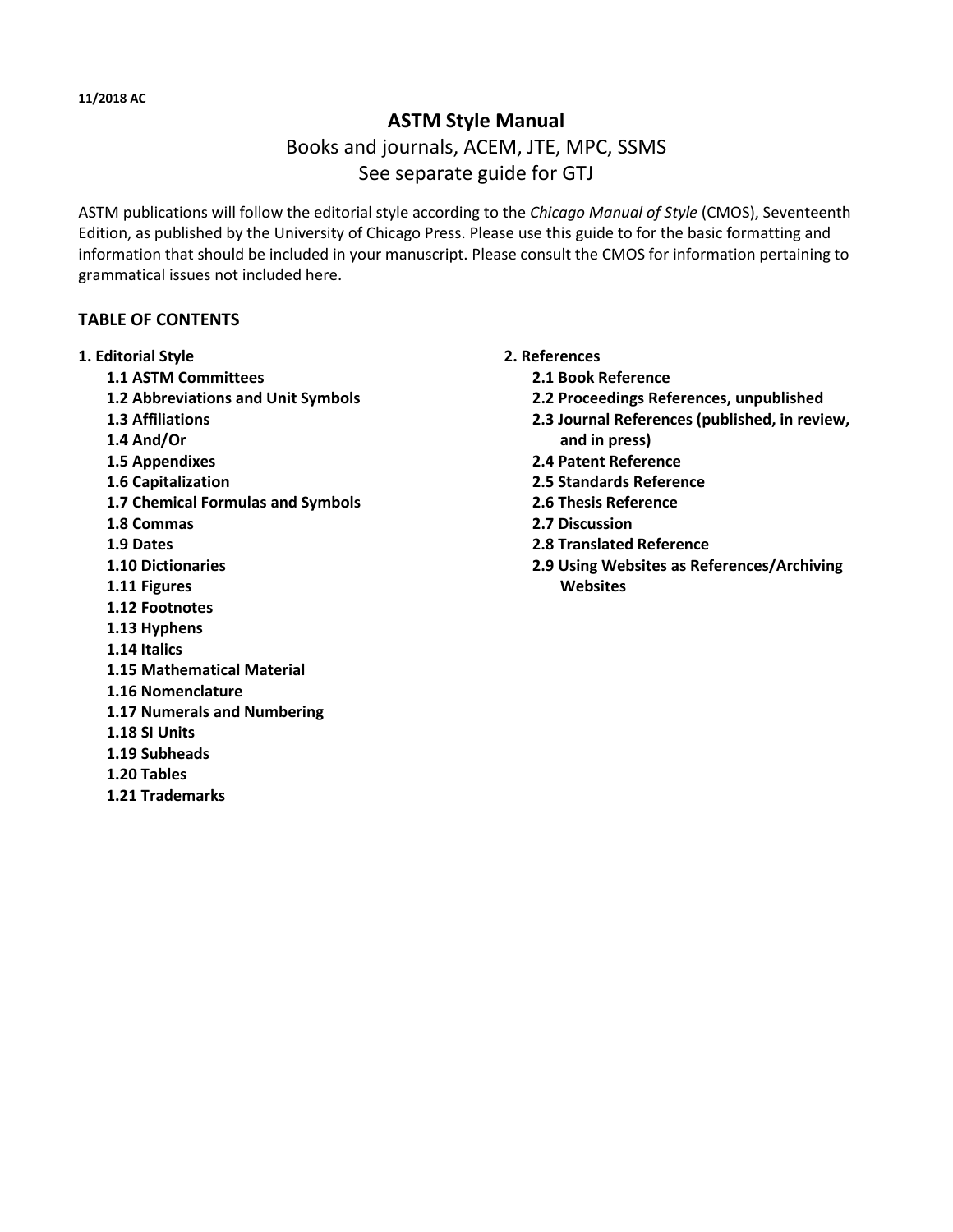### **1. EDITORIAL STYLE**

#### **1.1 ASTM Committees**

ASTM committees should be cited as ASTM Committee D02 on Petroleum Products and Lubricants. Subsequent references can be cited as Committee D02. No space or dashes should be included. The format is D02, C17, etc.

#### **1.2 Abbreviations and Unit Symbols**

- In the text, use unit symbols after numbers denoting a definite quantity. Example: "The tensile strength is 45,000 psi (310 MPa)."
- Use unit symbols and abbreviations in the singular only. Thus "fifty kilograms" will be "50 kg," not "50 kgs." Exceptions: Figs., Nos., Refs., Vols.
- Write out long words or phrase for which there is no standard abbreviation at first mention. Examples: below top dead center (btdc), relative centrifugal force (rcf).
- Abbreviations for names of societies, associations, government agencies, etc., may be used, provided the name is spelled out the first time it is used. Examples: ASTM International, TAPPI, NASA, ARPA.

#### **1.3 Affiliations**

Use superscript Arabic numerals to denote affiliations. Do not use professional titles, such as Director, Professor, Senior Scientist, etc. Include your professional affiliation (with department, if applicable), street address, city, state/province, postal code, and country. Use abbreviations for street names (Rd., Dr., Ave., Ln., Ct., Pkwy., Hwy.). Write out the country name with the exception of "USA" and "UK". Use the ISO format for country names, which is available in ScholarOne. If you are retired, you may use your former affiliations with (retired), or you may include only your city/state/country location. Do not include punctuation at the end of affiliations. Examples:

John Smith,<sup>1,2</sup> Sarah Adams,<sup>2,3</sup> Elizabeth Davis,<sup>4</sup> and Edward Jones<sup>5</sup>

<sup>1</sup>Department of Mechanical Engineering, United States Naval Academy, SE 590 Holloway Rd., Annapolis, MD 21402, USA

<sup>2</sup>CanmetMATERIALS, 183 N. Longwood Rd., Hamilton, ON L8P 0A5, Canada; and ASTM International, 100 Barr Harbor Dr., West Conshohocken, PA 19428, USA

<sup>3</sup>NIST, 100 Bureau Dr., Stop 1070, Gaithersburg, MD 20899, USA <sup>4</sup>BSI Group (retired), London, W4 4AL, UK

<sup>5</sup>Retired, West Chester, PA, USA

### **1.4 And/Or**

Do not use this expression. For example, write "A or B, or both" or "A, B, or C, or combinations thereof."

### **1.5 Appendixes**

Place Appendixes after the end of the paper but before the references. Figures in the Appendix should be numbered as figure A.1, A.2, etc. Tables in the Appendix should be numbered as Table A.1, A.2, etc. Likewise, multiple appendixes in a single paper should be labeled Appendix A, Appendix B, etc. Appendixes can have titles, but they are not required. If your appendix has a title, format it as "Appendix: Title" or "Appendix A: Title".

### **1.6 Capitalization**

- Use capitals sparingly, but when in doubt, capitalize.
- Use initial cap:
	- o For "committee" where used in a title, as "Committee A01" or "Committee on Publications."
	- o In such expressions as: Test 1, Specimen A, Cement B, Type 1, Class C, Grade B, etc.
	- o For Society, Staff, and Headquarters when referring to ASTM International, its Staff, and its Headquarters.
- Use all caps in directions such as: "Turn the machine to OFF position" or "Turn the dial to TITRATE."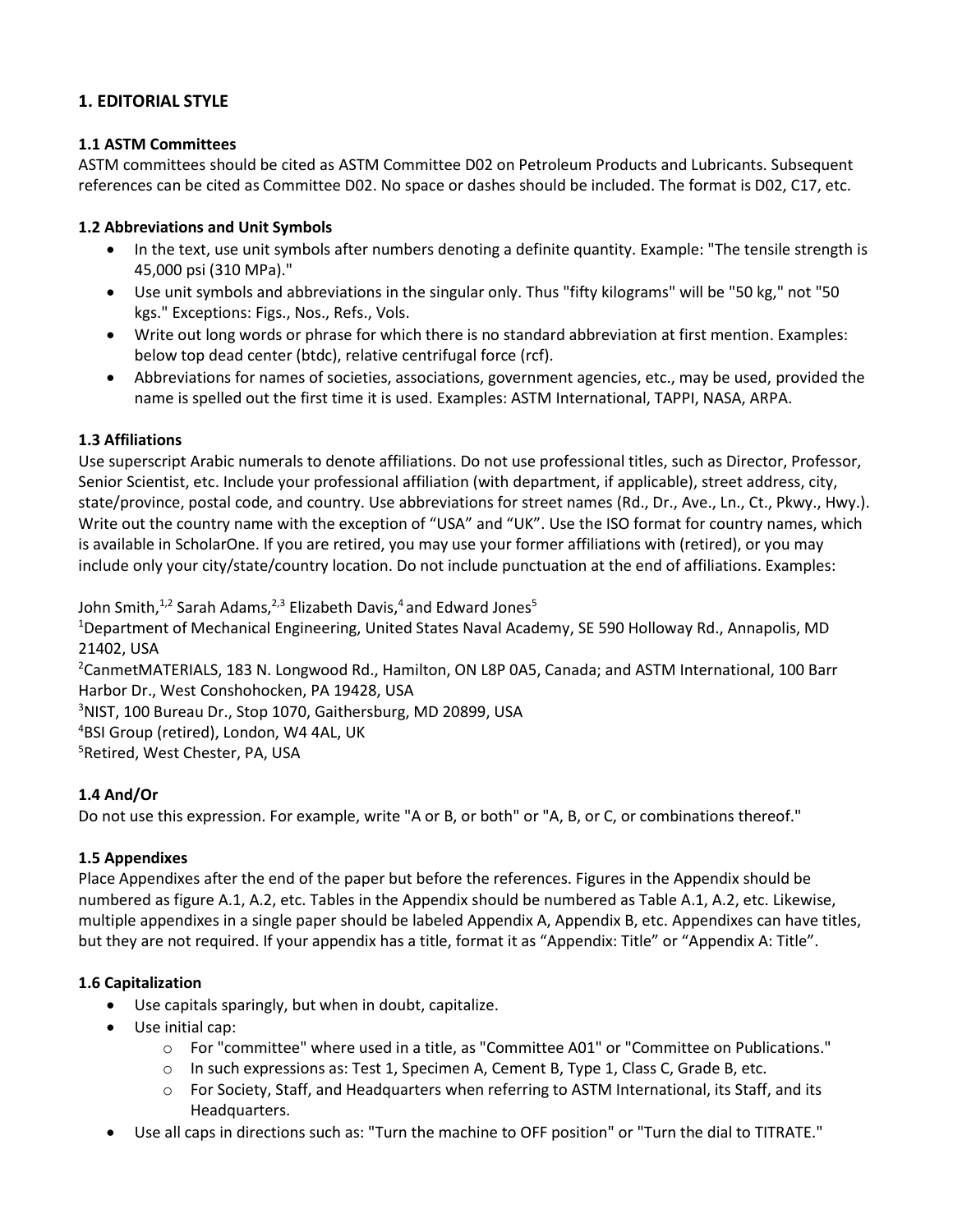• In headings and titles, capitalize all nouns, pronouns, verbs, adjectives, adverbs, and all other words of five or more letters. Do not use initial caps on prepositions, abbreviations, or the phrase "et al.," or in the word "to" in the infinitive form of a verb.

#### **1.7 Chemical Formulas and Symbols**

Chemical formulas should be used freely in tables and figures (example:  $CaSO_4.2H_2O$ ). In text in which chemical formulas are mentioned infrequently, spell out the names. Where they are mentioned frequently, spell out the name in the first reference to it, followed by the formula in parentheses. The formula alone may be used subsequently. Do not use chemical formulas for organic or complex inorganic compounds. Always spell out the word "water" and the name of the elements (use lead, not Pb). Isotopes may be written as carbon-14 or as 14C.

Spell out chemical compounds the first time they appear in the text and include the symbol in parentheses, e.g., hydrochloric acid (HCl); use only the symbol thereafter. Spell out individual chemical elements. In figures and tables, use symbols freely for compounds and elements.

#### **1.8 Commas**

Use serial commas in lists with three or more items: Test 1, Specimen A, Cement B, and Type 1.

#### **1.9 Dates**

Always write out the month.

#### **1.10 Dictionaries**

For spelling, punctuation, capitalization, and foreign words, use *Merriam-Webster's Collegiate Dictionary*.

#### **1.11 Figures**

Figures, whether line drawings, photographs, or graphs, should be used to demonstrate some point or observation. It is the author's responsibility to provide original, reproducible figures of professional quality.

In-text references should appear as "figure 2*A*" in the text but "(figs. 2*A* and 2*B*)" in parentheses. Note the letter identifying the figure's panel is uppercase and italicized. In figure captions, use "(*A*)", "(*B*)", etc., to note parts of a figure. Example: Figure 2 shows (*A*) typical placement of text samples, (*B*) test specimens, and (*C*) the covered box.

### **1.12 Footnotes**

Do not use footnotes in figure captions. For footnotes in tables, use superscript lowercase, roman letters, starting with "a" for each table. The footnotes should appear below the table following the term "*Note*:". Example:

*Note*: Mo = molybdenum; Al = aluminum; C = carbon; Cr = chromium; Cu = copper; Mn = manganese; N = nitrogen; Ni = nickel; P = phosphorus; S = sulfur; Si = silicon.

<sup>a</sup>Standard deviation of participants' measurements.

**b**Mean value of participants' measurements.

<sup>c</sup>Part-to-part (between samples) standard deviation from homogeneity test.

 $d$ Extended (k = 2) uncertainty of reference value as reported by the German Federal Institute for Materials Research and Testing.

For all other footnotes appearing in the text of the paper, use the asterisk (\*), cross (†), then double cross (‡).

#### **1.13 Hyphens**

- Hyphenate compound adjectives, such as: "50-mm gage," "low-alloy steel," and "cold-drawn wire."
- Use a hyphen after the first word in expressions like the following: "high- and low-temperature tests." But where numerals are involved, omit all but the last hyphen, as in "50, 100, and 150-mm specimens."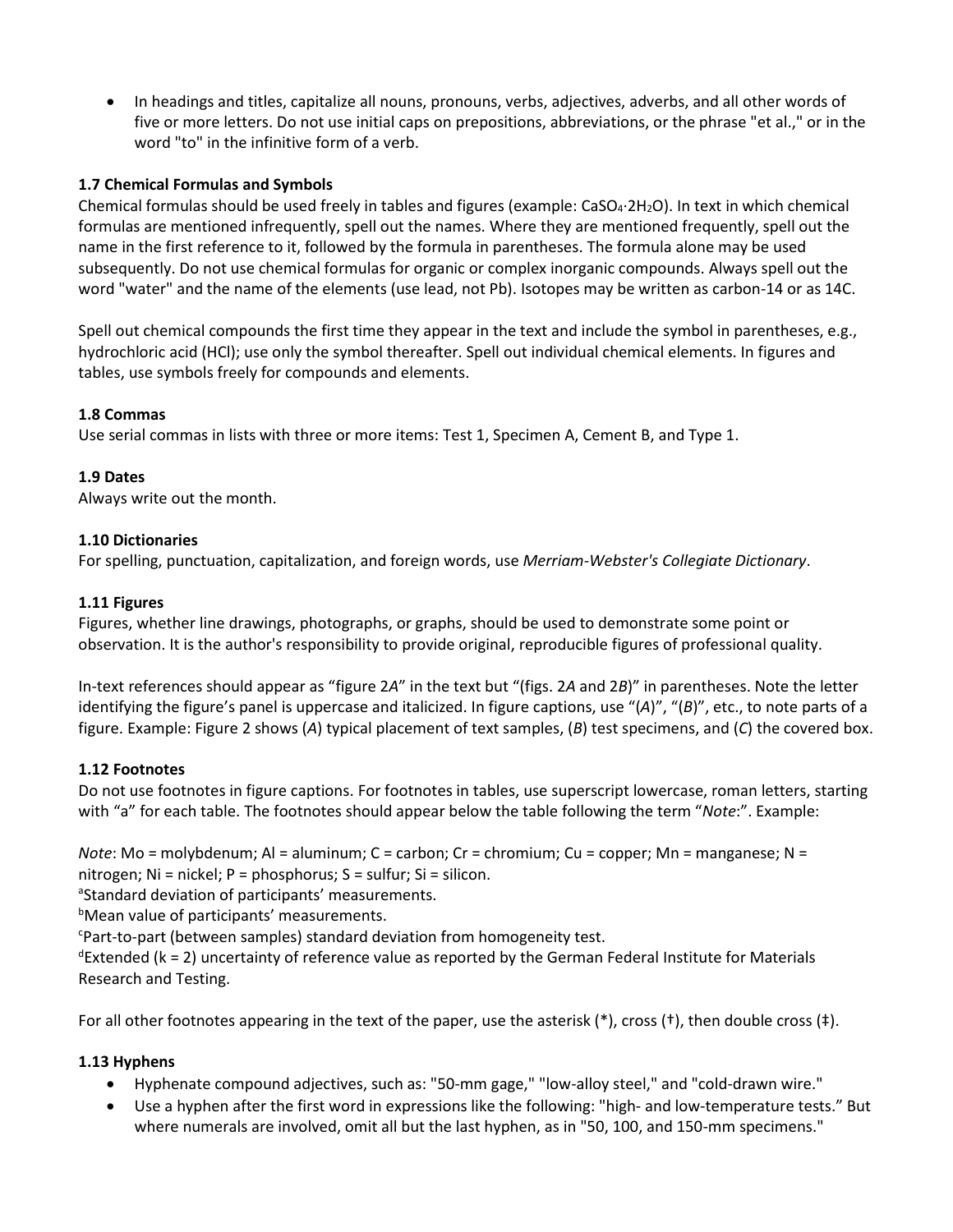- Omit hyphens in such expressions as "3 % nickel alloy" or "3°C rise in temperature."
- Do not hyphenate chemical compounds and the words "stainless steel" and "cast iron."
- Do not hyphenate an adverb–adjective compound when the adverb ends with "*ly*."
- Spelled-out fractions used as nouns are *not* hyphenated (one third of the load); however, when used as adjectives, they *are* hyphenated (a one-third share).

### **1.14 Italics**

*Italicize:*

- All symbols for physical quantities that can have a numerical or physical value (quantity symbols).
- *Chemistry*—*N* (normal), *M* (molar), c (concentration). Do not italicize symbols for the elements (Fe, N, Na, etc.) Exception: italicize *N* for nitrogen when it is used to denote position, as in *N*-methylaniline. Italicize *o*, *m*, and *p* as ortho, meta, and para; for example, *p*-cresol. Italicize and abbreviate secondary and tertiary as *sec* and *tert*; for example, *tert*-butyl alcohol. Italicize *iso* when used in *iso*octane.
- *Foreign Words*—Use *Merriam-Webster's Collegiate Dictionary* as a guide to foreign words. Do not italicize:
	- Symbols representing units or labels; symbols for elements in the periodic table; and symbols for mathematical operators.
	- Letters used to subdivide a categorical classification, such as Method A, Class C, Grade D, Sample F.
	- Note: when the symbol *µ* is used to denote a physical quantity (such as mass or reduced mass) it should be italic, but when it is used in a unit such as the microgram, µg, or when it is used as the symbol for the muon,  $\mu$  (see 5 below), it should be roman.
	- Mathematical functions: log (lg, ln or lb), exp, sin, cos, tan, erf, div, grad, pH, d (for derivative)

## **1.15 Mathematical Material**

Equations should be numbered throughout the text with the number appearing on the right of the equation in roman font. All equations and mathematical material should be formatted in MathType. The format for a numbered equation is:

$$
L_p = C_t / R \tag{1}
$$

where:

*S* = stress, psi or Pa,

*I* = second moment of area, in.4 or m4.

*Exp versus e*—If the exponent is relatively short and on one line, without superscripts or subscripts, use e:  $e^{(a-b)cx}$ 

If it is relatively long or has superscripts or subscripts, use exp: exp[*x 2* /2 - 1*n*(*x/a*)]

*Fractions*—Use the solidus (diagonal line) in the text, e.g., 1/4. Use the built-up fraction (with a horizontal line) in an equation. If you use a built-up fraction on one side of an equation, use it on the other side:

|          | $\underline{dp} = \underline{k_z} - fp$ | (2) |
|----------|-----------------------------------------|-----|
| $dy$ $b$ |                                         |     |

Use parentheses liberally to clearly show the complete numerator or denominator. For example, does log *a/b* mean log (*a/b*) or (log *a*)/*b*? Use the parentheses to clarify. If you write *a/b + c* but mean *a/*(*b* + *c*), use parentheses.

For in-text callouts, use "equation (1)" or "equations (2)–(5)".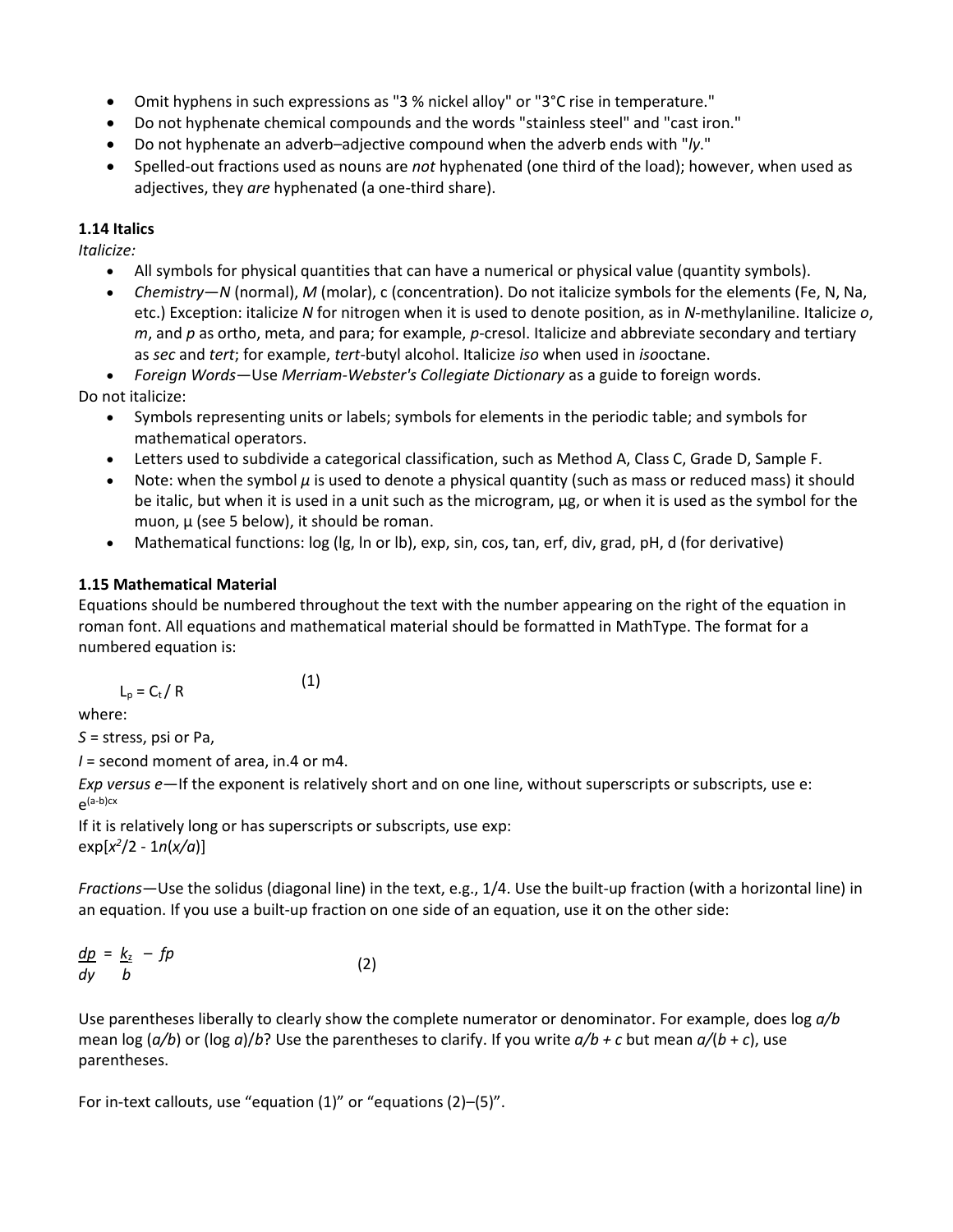#### **1.16 Nomenclature**

if included, place the nomenclature after the keywords and before the Introduction.

#### **1.17 Numerals and Numbering**

- Use Arabic numbers. Spell out all numbers from one through nine, with the following exceptions:
	- $\circ$  Use numerals when the quantity is partly fractional, as: 1.15, 1½.
	- $\circ$  Use numerals when followed by an expression having a standard unit symbol, as: 5 mm, 9 %.
- Spell out the number for multiple-number expressions, e.g., fifteen 2-cm rods. Place a zero before a decimal point, e.g., 0.65. Use commas for numbers containing more than three digits, e.g., 12,365.
- If for any reason the standard abbreviation or unit symbol of the expression following the number is not used, or if the expression does not admit of abbreviation (as *year*, *ton*, etc.), the use of numerals is optional, unless covered in the following paragraphs:
	- $\circ$  In statements containing two or more numbers, one of which is greater than nine, as "2 tests and 16 weighings."
	- $\circ$  In a series of connected numerical statements implying precision, as "5 months, 3 days."
- Use numerals after abbreviations, as: Vol. 26, No. 2.
- Use numerals for all numbers ten and above, with the following exceptions:
	- $\circ$  Do not begin a sentence with a numeral. When the numeral is spelled out, also spell out the unit following, as "One gram is usually sufficient."
	- $\circ$  Spell out round numbers used in an indefinite sense, such as, "a hundred meters or so."
- Currency should be in US dollars (USD). If using a foreign currency, include the USD conversion in parentheses. Example: Commercially activated charcoal is available at Rs. 2720 (42.65 USD) per kg.

#### **1.18 SI Units**

SI units shall be included in all ASTM publications in accordance with the latest edition of SI-10.

### **1.19 Subheads**

Subheads should not be numbered.

### **1.20 Tables**

- Number each table with an Arabic numeral and give it a title that is complete and descriptive. Example: Microindentation hardness before and after EBH (note no terminal period in table title)
- In column headings, first include the quantity being tabulated, then a comma, then the units, for example: "Tensile Strength, min, psi."
- Footnotes—See info under **Footnotes** section.
- Use leaders (…) for cells with no data. Cells for which data are not available should be left blank.
- When two (or more) separate systems of units are both listed in one table (for example, inch-pound and SI units), provide SI units in separate columns or in parentheses or brackets.
- When it is impractical to include two or more units of measurement in the column heading because of the size and the number of tables, include the pertinent conversion factors as footnotes under each table instead of attempting to include the actual converted values within the tables.

#### **1.21 Trademarks**

Avoid the use of trademarks whenever possible. Use generic terms where available; the symbols ® and ™ should be omitted where possible.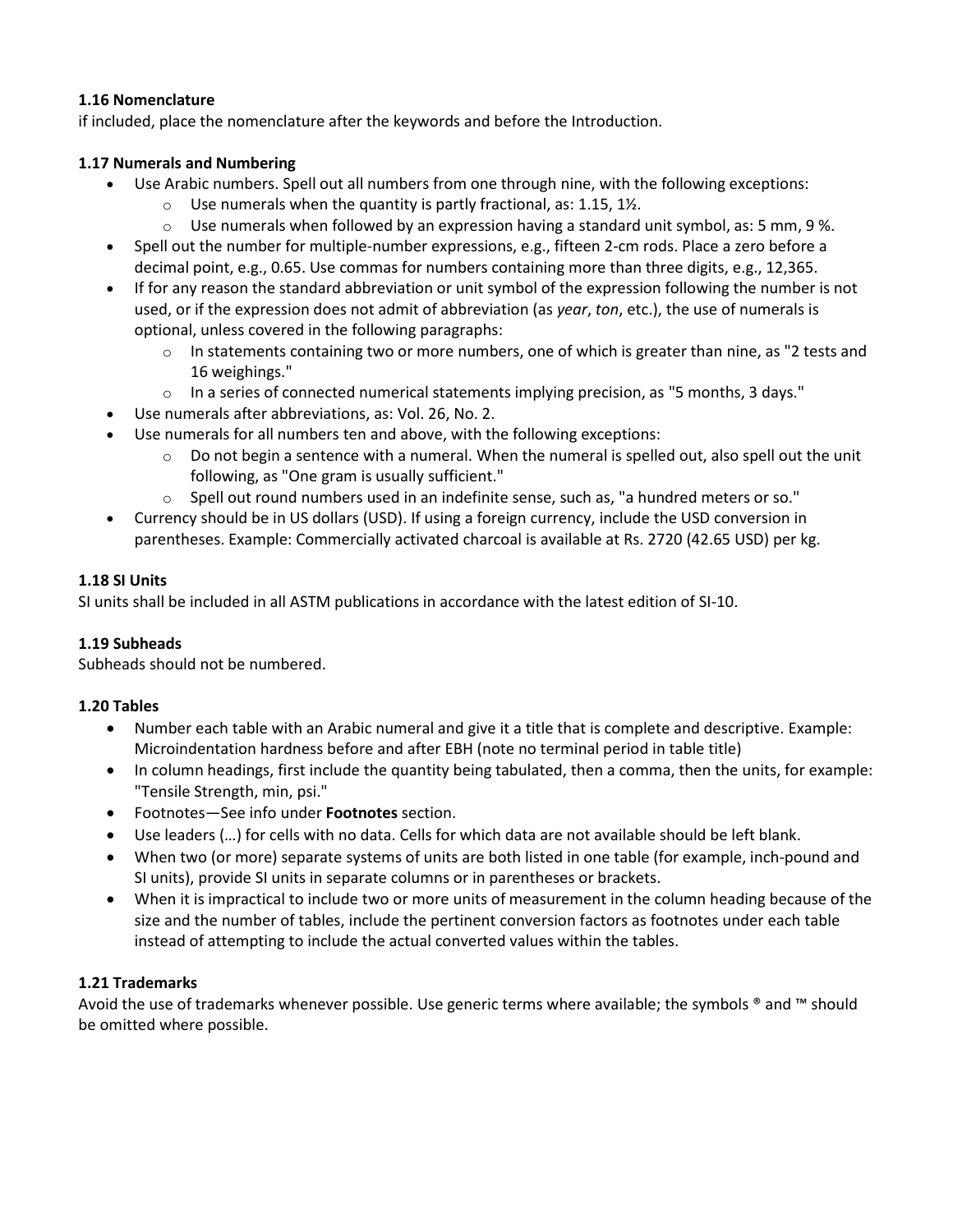### **2. REFERENCES**

#### **Preparing In-Text Citations**

- Cite the references in the text in numeric order, using superscript numerals that are closed up to the text/punctuation: according to Smith<sup>6</sup> and Davis et al.<sup>7</sup>
- References should be listed in the order of their citation at the end of the paper.
- If mentioning author names in the text, use "et al." for four or more authors. Examples: Smith,<sup>1</sup> Smith and Jones,<sup>6</sup> Smith, Jones, and Adams,<sup>11</sup> Richards et al.<sup>24</sup>
- When quoted material is more than 5 lines of text, indent the entire block quote on the left-hand side.

#### **Preparing the Reference List**

- All references must contain complete information to allow a reader to find the cited materials and indexing services to include our publications in their indexes.
- Use complete last (family) names for authors, but use initials for first and middle names.
- Journal titles should be abbreviated without periods, example: *J Test Eval*
- Web references must contain the title of the site and the URL. Also include the author, the date the information on the site was written or posted, and any other information that will help the reader find the reference. (See "2.9 Using Websites as References/Archiving Websites" for instructions on web archiving.)
- To add DOIs to any reference type, insert a comma at the end of the reference instead of a period, and insert the DOI as "http://dx.doi.org/XXX" without a period at the end.

### **2.1 Book Reference**

### **For book chapters:**

1. C. P. Oden, C. L. Ho, and H. F. Kashani, "Man-Portable Real-Time Ballast Inspection Device Using Ground-Penetrating Radar," in *Railroad Ballast Testing and Properties*, ed. T. Stark, R. Swan, and R. Szecsy (West Conshohocken, PA: ASTM International, 2018), 77–104. http://doi.org/10.1520/STP160520170023

2. R. J. Falkiner, "Liquefied Petroleum Gas," in *Fuels and Lubricants Handbook: Technology, Properties, Performance, and Testing* (West Conshohocken, PA: ASTM International, 2003), 31–32. http://doi.org/10.1520/MNL10717M

3. J. Estaire and M. Santana, "Large Direct Shear Tests Performed with Fresh Ballast," in *Railroad Ballast Testing and Properties*, ed. T. Stark, R. Swan, and R. Szecsy (West Conshohocken, PA: ASTM International, 2018), 144-161, https://doi.org/10.1520/STP160520170137

### **For whole books:**

1. J. F. Nye, *Physical Properties of Crystals* (Oxford: Clarendon Press, 1972).

2. National Stone, Sand, and Gravel Association (NSSGA), *The Aggregates Handbook*, 2nd ed. (Englewood, CO: Society of Mining, Metallurgy, and Exploration, 2013).

3. T. Stark, R. Swan, and R. Szecsy, eds., *Railroad Ballast Testing and Properties* (West Conshohocken, PA: ASTM International, 2018), https://doi.org/10.1520/STP1605-EB

### **2.2 Proceedings Reference, unpublished**

1. C. M. Davies, F. Mueller, K. Nikbin, N. P. O'Dowd, and G. A. Webster, "Analysis of Creep Crack Initiation and Growth in Different Geometries for 316H and Carbon Manganese Steels" (paper presentation, Fifth International ASTM/ESIS Symposium on Fatigue and Fracture Mechanics, Reno, NV, October 15, 2005).

2. A. Trkov, "The GRUPINT Neutron Spectrum Adjustment Code – General Features and Characterization of the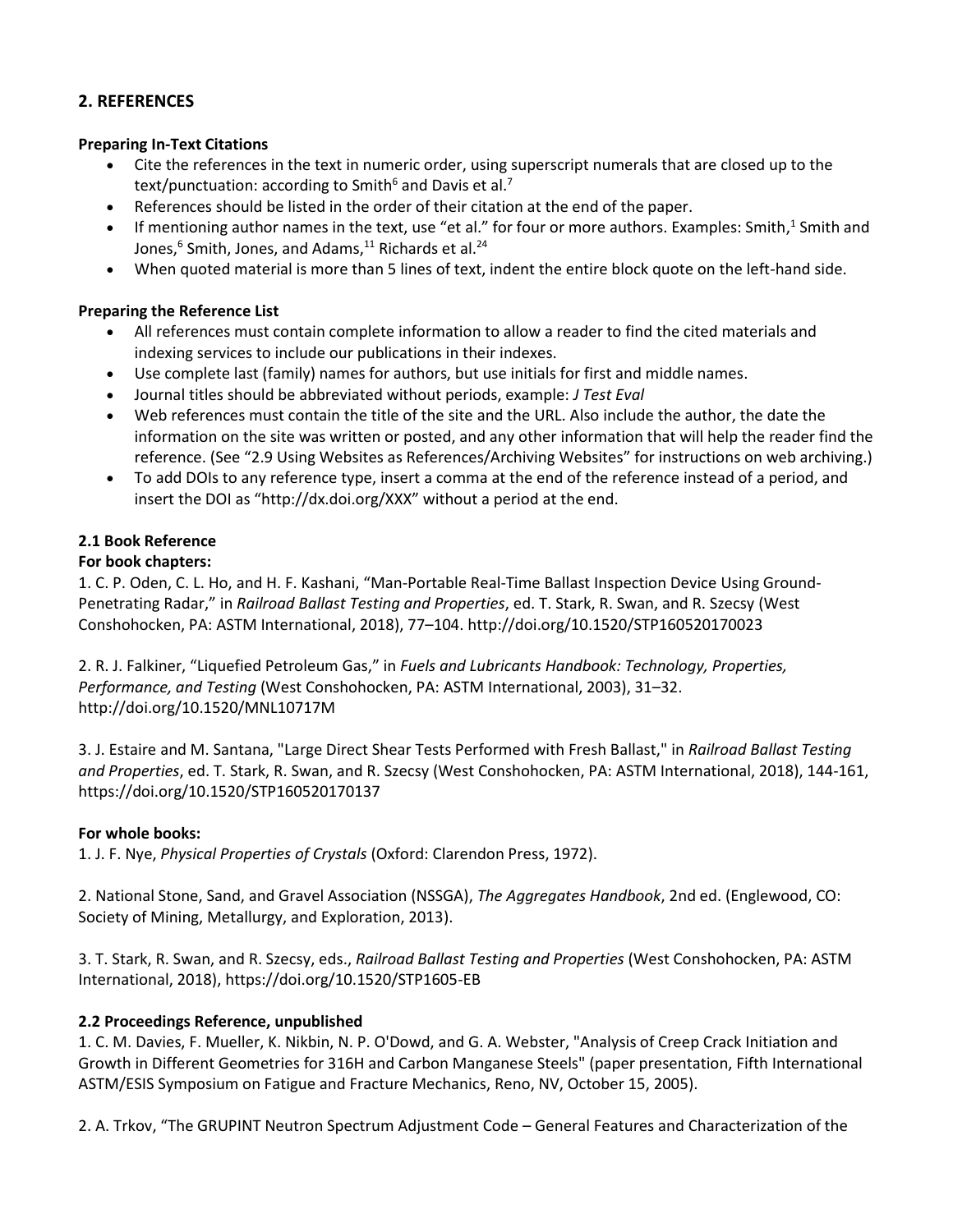Spectra in Three Irradiation Channels of the JSI TRIGA Reactor" (paper presentation, Sixteenth International Symposium on Reactor Dosimetry, Santa Fe, NM, May 7–12, 2017).

## **2.3 Journal References**

### **Published:**

1. M. McQuerry, "Validation of a Clothing Heat Transfer Model in Nonisothermal Test Conditions," *J Test Eval* 46, no. 1 (January/February 2018): 1–7, https://doi.org/10.1520/JTE20170073

**Not yet published:** Use "in review" or "in press" in place of the year for a journal article that is not yet published. 1. M. McQuerry, "Validation of a Clothing Heat Transfer Model in Nonisothermal Test Conditions," *J Test Eval* 46 (in review), https://doi.org/10.1520/JTE20170073

## **2.4 Patent Reference**

1. D. Williams. Screw less clip mounted computer drive. U.S. Patent 6,885,550, filed August 24, 2000, and issued April 26, 2005.

## **2.5 Standards Reference**

NOTE: In the e-publication, mentions of ASTM standards in the correct format (ASTM A252-XXXX) will be linked to the latest version of the standard in the ASTM Digital Library so the readers can view the Significance, Use, and Scope sections and purchase the standard if they wish. ASTM subscribers will be linked to the complete standard. **References to ASTM Work Items are never acceptable.** The WKXXXX will be changed to a standard designation when or if the standard passes the balloting stage. If the standard is published the title may change and the temporary Work Item page will be removed from the ASTM website, making any reference invalid.

In the reference list, be sure to include the complete title of the standard (this will often start with Standard Specification, Standard Test, Standard Practice, Standard Test Method, etc. Example:

1. *Standard Specification for Steel Joint Bars, Low, Medium, and High Carbon (Non-Heat-Treated)*, ASTM A3- 01(2012) (West Conshohocken, PA: ASTM International, approved March 1, 2012). http://doi.org/10.1520/A0003- 01R12.

**Citing Standards in Text:** When referencing an ASTM or other SDO standard for the first time, include the standard number and title, with the title in italics. Example: "This was the case according to ASTM A252-10 or ASTM A252, *Standard Specification for Welded and Seamless Steel Pipe Piles*." Subsequent references to the same standard would be "ASTM A252".

If the year date is important, please include it (e.g., ASTM A252-10); the copyeditors will not research the latest year or include it if you have not done so. Note: If the dated standard that you included has been withdrawn or superseded, the copyeditor will note this in the text of the paper. Example: "As noted in ASTM A252 - 98(2007) (superseded), the test …"

Standards are frequently updated so be sure to check the ASTM website to cite the latest version. For example:

- a. ASTM A36/A36M-12
- b. ASTM A3456-13a(2014)
- c. ASTM A3-07a(2013)e1

## **2.6 Thesis Reference**

37. M. I. Falconi, "An Investigation of the Scaling Resistance and other Properties of Slag-Cement Concrete" (master's thesis, Cornell University, 1996).